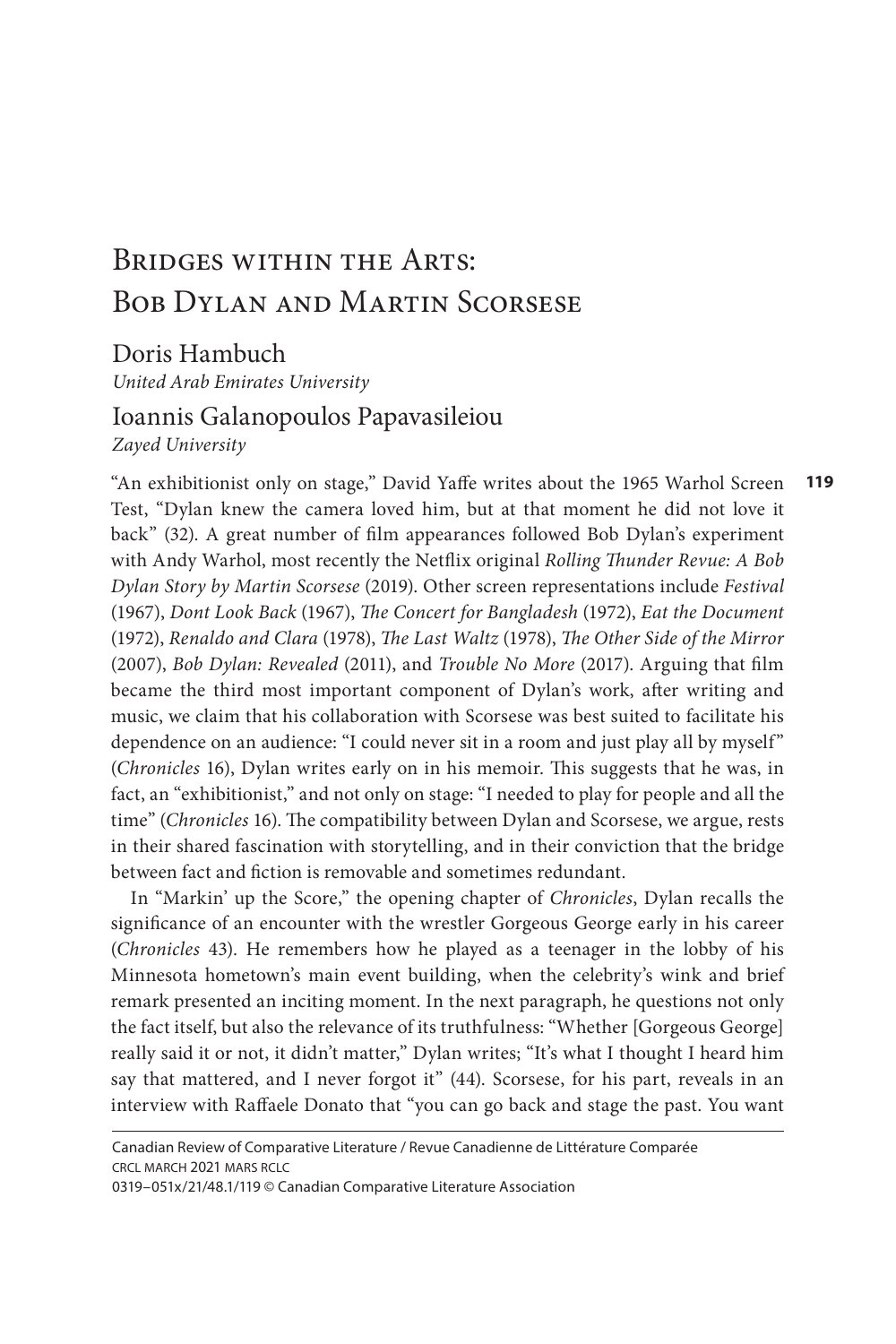to record the battle of San Juan Hill in the Spanish-American war? Stage it. It is a natural impulse and so is recording. They go hand in hand. That's why for me there was never ever a difference between fiction and non-fiction" (Donato 200). The compliance between the musician and the filmmaker on their poetic licence with reality culminates in *The Rolling Thunder Revue*, which adds fictitious interviewees to existing documentary footage, while also featuring scenes from Dylan's own *Renaldo and Clara. The Rolling Thunder Revue* thus blends a great number of genres, including the mockumentary, and seems best fit to reflect what Yaffe emphasizes throughout his thorough *Bob Dylan: Like a Complete Unknown* (2011), that the singer/poet<sup>1</sup>/actor/ director/painter<sup>2</sup> "contains multitudes" (Yaffe xvii), a nod to Walt Whitman, whose influence Dylan himself highlights in his memoir (*Chronicles* 103) as well as in *The Rolling Thunder Revue*.

**120**  did not participate in the festival. Scorsese went on to experiment with re-authoring Scorsese's first experience with music documentaries was as a co-editor of Michael Wadleigh's *Woodstock* (1970); Dylan appears in this film very briefly, although he techniques in his own *The Last Waltz* (1978). The team for this film included writer Mardik Martin, editors Jan Roblee and Yeu-Bun Yee, and cinematographer Michael Chapman. Dylan is the last guest in their documentation of The Band's farewell concert at San Francisco's Winterland Ballroom, following many other famous musicians such as Eric Clapton, Van Morrison, and Joni Mitchell. At the time Scorsese was working on *The Last Waltz*, Dylan was directing his *Renaldo and Clara* (1978), cowritten with Sam Shephard. In contrast to the former, the latter was not received well at all. Yaffe explains that Dylan's "mostly unloved" film "in the spirit of Fassbinder, tried to achieve a collective correlative"<sup>3</sup> (34), and failed. Three decades later, it would go on to contribute to the mosaic that is *The Rolling Thunder Revue.* Our analysis of the cooperation between these two New York-focused artists includes three main aspects. The making of music and film mostly depends on collaboration; yet, despite successful work with their various teams and with each other, both Scorsese and Dylan remain the kind of auteurs who are adamant about their own ideas on their respective creativity. Their preference of fictionalized facts leads to considerations of their "romantic" as opposed to "realist" inclination. A connected reliance on emotions and the subconscious as opposed to the rational needs to be discussed, finally, in the context of spirituality.

## *No Direction Home* (2005): Authority through **ALIENATION**

After the production and co-direction of the documentary series *The Blues* (2003), Scorsese went on to refine his skills at creating new stories from existing material with *No Direction Home* (*NDH*, 2005), for which he "conducted none of the interviews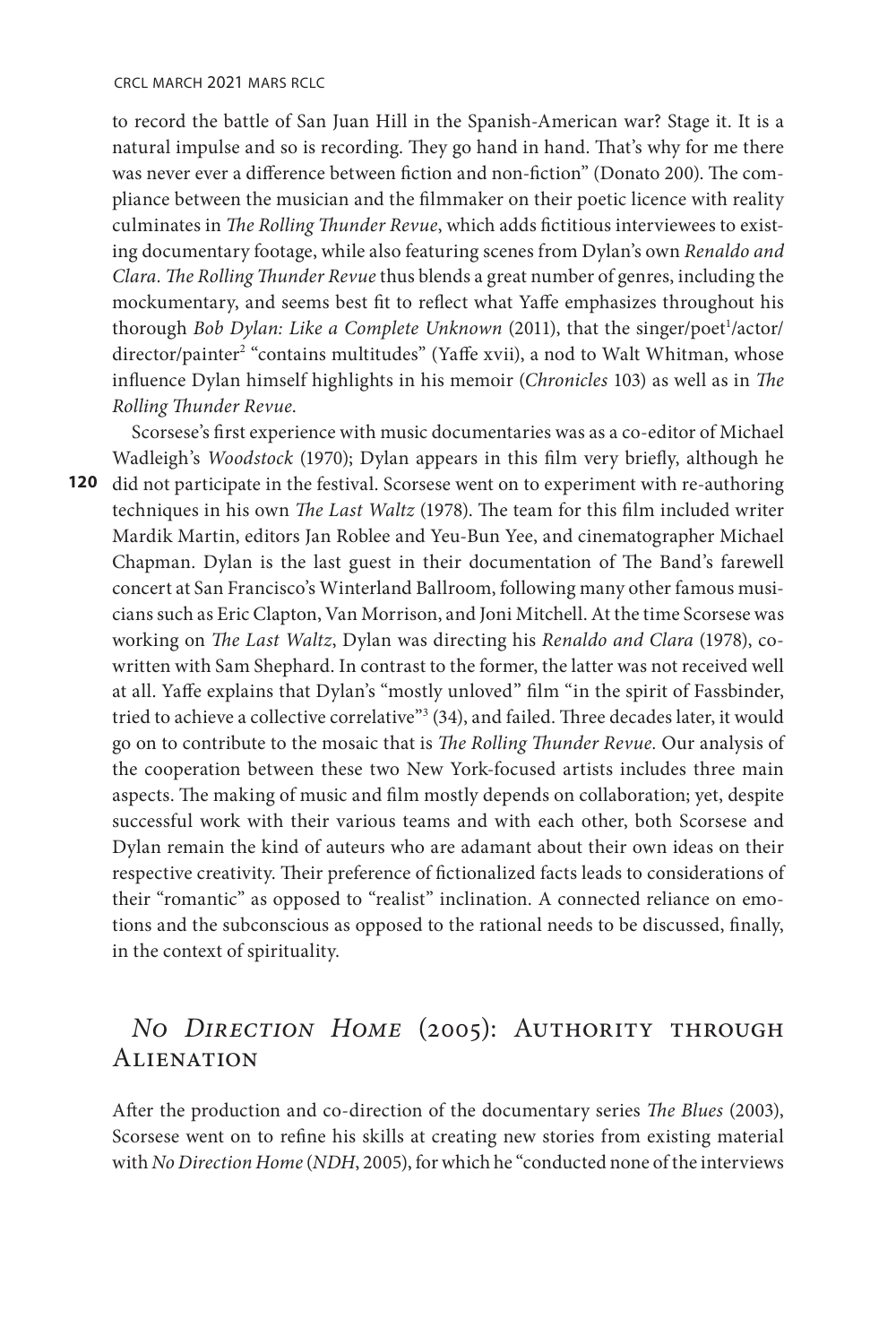and shot none of the footage" (Yaffe 40). *No Direction Home* accompanies Dylan's print memoir *Chronicles* (2004), whose first part appeared a year before the film's release. Neither the film nor the book are organized in a chronological way, though the former provides many more dates than the latter. Both jump back and forth in time, reflecting the postmodern aesthetic of a pastiche;<sup>4</sup> both remind the audience to perceive the main subject as an unreliable narrator. In the *Chronicles*' first chapter, Dylan emphasizes his impatience with interview questions about his biography. He gives details about his own reinvention in an interview with Billy James, the head of publicity at Columbia Records, concluding that his only accurate answer had to do with his originality: "That part of things was true, I really didn't see myself like anybody. The rest of it, though, was pure hokum-hophead talk" (*Chronicles* 7-8). The film refers to an interview with Oscar Brand, host of the radio program *Folksong Festival*, during which Dylan claims to have been raised in New Mexico (*NDH*, part 1, 59:15). This reference follows an amiable assessment of Dylan's imagination by Izzy Young, the owner of the Folklore Center in New York.

Dylan appears conflicted about Young's habit of keeping a diary, stating that "his questions were annoying," but, appreciative of Young's support, he "tried to be considerate and forthcoming" (*Chronicles* 20). Reading from his notebook in *No Direction Home*, Young laughs about the creativity with which Dylan invented biographical fiction: "I should have figured out right away, he was bullshitting me. I was a set-up, a very easy set-up. But I'm proud of it. Because the guy wrote good songs" (*NDH*, part 1, 57:58). In the interview with Donato, Scorsese weighs the power of words against that of images. In reference to an interview passage in which Dylan states that it did not matter what he said (*NDH*, part 1, 24:23), Scorsese commends the interviewer, Dylan's manager Jeff Rosen, on capturing compelling facial expressions: "In a way those interviews allowed us to open up the film," Scorsese explains, "because there was a truth that Jeff Rosen got at with Dylan. A truth, as opposed to the truth. Because like many of us [Dylan] keeps reinventing himself" (Donato 207). As much as Rosen's friendship with Dylan contributed to the effect Scorsese points out here, it also has to be credited to Michael Borofsky, who filmed the interviews, as well as to some of the no fewer than ten directors of photography employed for this and for the other interview sequences with friends of Dylan.

Dylan is filmed in what looks like a Rembrandt light studio, set up with its necessary black background and harsh right-side shadow. The 180-degree rule is followed until, towards the end of the film, two breaks underline Dylan's transformation, his symbolic move to the other side. The narrative time ends at the 1966 performance in Newcastle, England. Returning full circle to the opening excerpts from "Like a Rolling Stone," backed by the group then known as The Hawks, later The Band, the closing scene from this controversial concert follows a title card that informs us about the motorcycle accident that occurred a few months later. The subsequent information that Dylan recovered from this accident to continue his career leads up to an envisioning of audience anticipation. The final scene, poetically executed by

**121**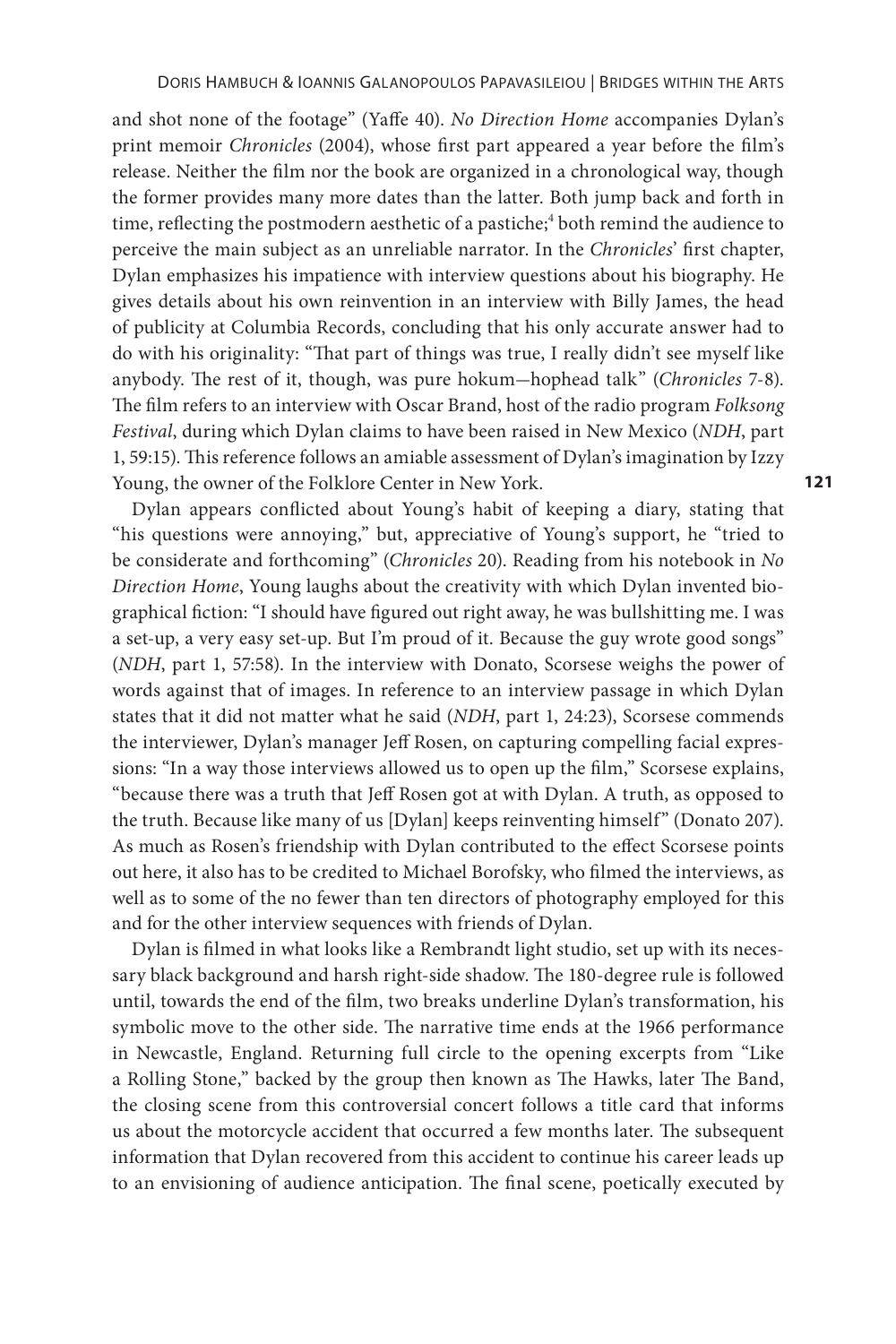#### crcl march 2021 mars rclc

Scorsese, is a tracking shot: an associative, fictional clip showing a close shot of a motorcycle driving away from a theatre in London. After Scorsese cuts to a pointof-view shot, the motorcycle passes a long lineup of people extending for more than four blocks. This closure points out Dylan's tendency to disappear, as suggested in the *Basement Tapes* song that should serve as title for Todd Haynes's experimental fiction film *I'm Not There* (2007). It also foregrounds a conflicted attitude towards audience reception. While Dylan, as established in the introduction, depends on listeners, he does not seem compelled to please them. As he explains in his memoir, he prefers to create, and, if necessary, change, his ideal audience (*Chronicles* 154-55). *No Direction Home* illuminates the alienation of his folk audience.

**122**  ing performance of "Maggie's Farm," backed by a blues band, is intercut with Baez's The switch from acoustic to electric performance started in 1965 and is marked in the film by the Newport Folk Festival, in Rhode Island, the event at which Dylan had been introduced by Joan Baez two years before. At the 1965 edition, he is announced as someone with "a limited amount of time" (*NDH*, part 2, 49:57). Dylan's followreflections, as well as the first break with the 180-degree rule, where Dylan suddenly appears on the left side of the screen, questioning the meaning of audience interference (*NDH*, part 2, 53:01). Back on the right, he denies that his music was the actual reason for the audience's hostility (*NDH*, part 2, 53:20).

The chorus line "It's all over now" from his acoustic encore "Baby Blue" underlines the effect of this turning point, which signalled a break with Baez and the folk scene's political activism, as well as a rejection of the responsibility expected from someone considered the voice or spokesperson of a generation. It might further be read as simply a rejection of the confinement associated with a single category. As will be explored later, versatility is another important common ground between Dylan and Scorsese. A number of farcical interview excerpts from 1965-66 highlight Dylan's very personal rebellion, ending with an explicit negation of the wish to "be the leader of singers with a message" (*NDH*, part 2, 1:24:03). *Chronicles* and *No Direction Home*  present this transition as unavoidable, but also dwell on the pain involved in it. Maria Muldauer, for example, remembers how she tried to cheer the distressed Dylan up by asking him to dance at Newport. His reply was that he couldn't because his "hands are on fire" (*NDH*, part 2, 1:00:04). Whether this fire relates to the fires of hell is a question for the last section of this study.

The freedom to choose between styles, genres, and categories comes with the risk of alienation. A certain box may impose confinement, but it also offers shelter. The refusal to settle in that box means losing the chance to make a home there. It may mean, as in the lyrics of "Like a Rolling Stone," to be "like a complete unknown" in a new box, as well as in the old. It always means to be "without a home." The remaining part of the chorus, "no direction home," thus makes the perfect title for a collaboration between two artists who both reject "compromise."5 Marc Raymond reminds us in his discussion of Scorsese as cultural historian that "tales of his previous days as a tortured rebel genius allowed the myth of his 'outsider' status to continue unabated"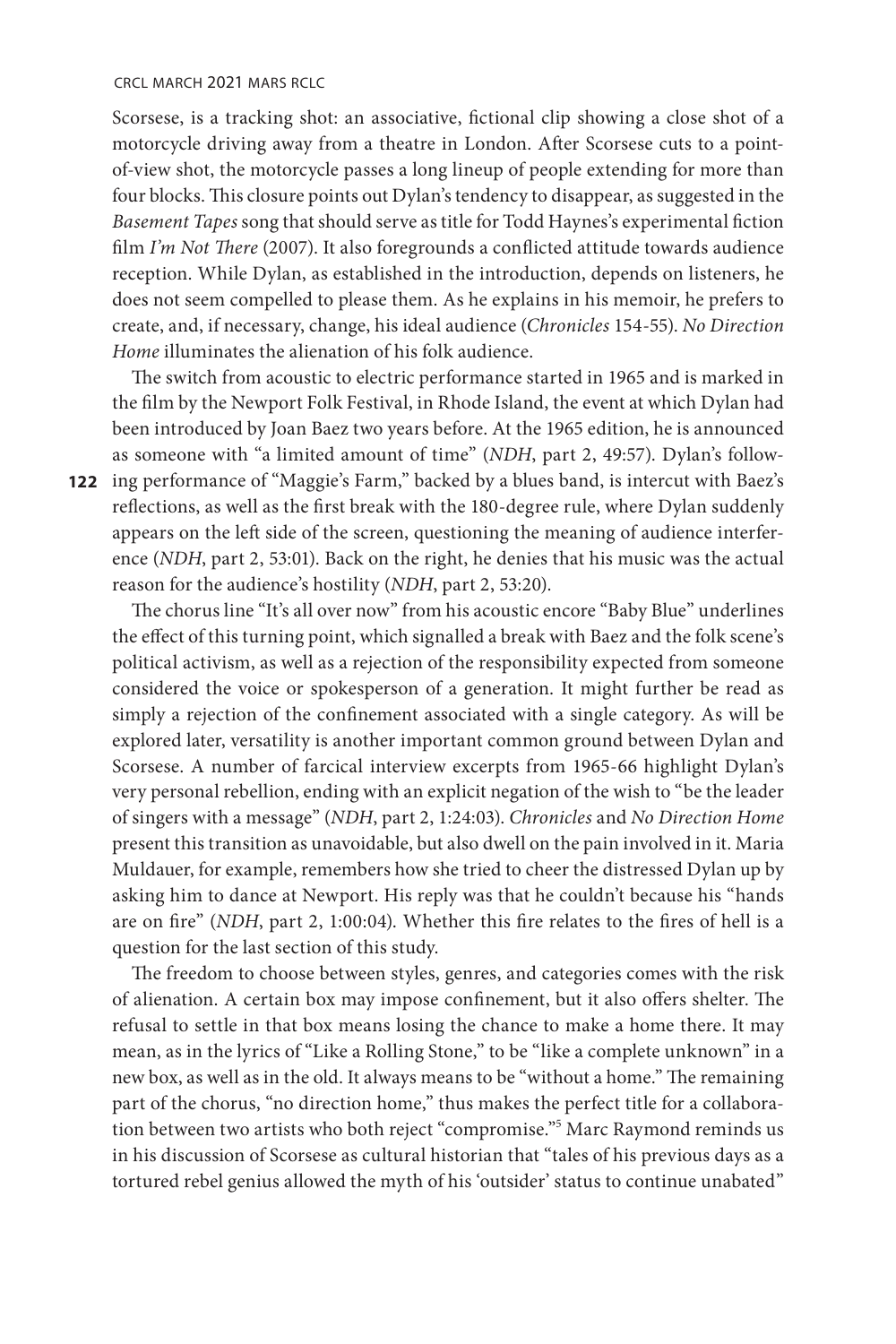(Raymond 187). As the preceding discussion has shown, both "tortured rebel genius" -as much as he may reject this term, just like that of the "spokesman"-and "outsider" are fitting labels for Dylan as well. They are also the conditions that allow for his extreme versatility, which is at the centre of the next section.

### Metamorphosis: From Stone to Thunder

**123** of thin air, cast my own spell to drive out the devil" (153). At this point, we wish to Dylan uses the word "metamorphosis" to describe a profound experience during what in the literary context is referred to as "writer's block" or what in the world of sports is called "choking." In Dylan's memory, this experience took place at a concert in Switzerland, while on tour with Tom Petty and the Heartbreakers, when he "fell into a black hole" (*Chronicles* 152). We will return, in the context of spirituality, to the words he used to describe his way out of this hole: "I just did it automatically out foreground the subsequent reflections that relate more to the realm of theatre and cinema:

Nobody would have noticed that a *metamorphosis* had taken place. Now the energy was coming from a hundred different angels, completely unpredictable ones. I had a new faculty and it seemed to surpass all the other human requirements. If I ever wanted a different purpose, I had one. It was like I'd become a new *performer*, an unknown one in *the true sense* of the word. In more than thirty years of performing, I had never seen this place before, never been here. If I didn't exist, someone would have to have *invented me*. (*Chronicles* 153; emphasis ours)

There are theories that everyone is a performer of different roles throughout life: "All the world's a stage," as Shakespeare wrote in *As You Like It*, "and all the men and women merely players" (II.vii. 139-40). It is to be expected, however, that the differences between individual roles are more striking for those who make acting a profession.

Dylan had little success as an actor in fiction films, not only in his own *Renaldo and Clara*, already mentioned in the preceding section, but also in Richard Marquand's *Hearts of Fire* (1987) or in *Masked and Anonymous* (2003) by Larry Charles, the latter of which he co-wrote under the penname Sergei Petrov. These projects nevertheless testify to his fascination with the art form. In a study of Dylan's place within American culture, Noel King names numerous local and foreign directors as contributors to Dylan's cinephilia: Tod Browning and Sam Peckinpah are listed next to Fellini, Buñuel, Godard, and Kurosawa (King 42), and we have already mentioned his admiration for Fassbinder in the context of *Renaldo and Clara*. Working on the script for this film, Shephard documents a special interest in the French New Wave, along with an admiration for *Children of Paradise* (1945),<sup>6</sup> as responsible for Dylan's directorial vision (King 43). Arguably, Dylan's foray into film has its roots in music, in the observational documentaries *Festival* (1967) by Murray Lerner and *Dont Look*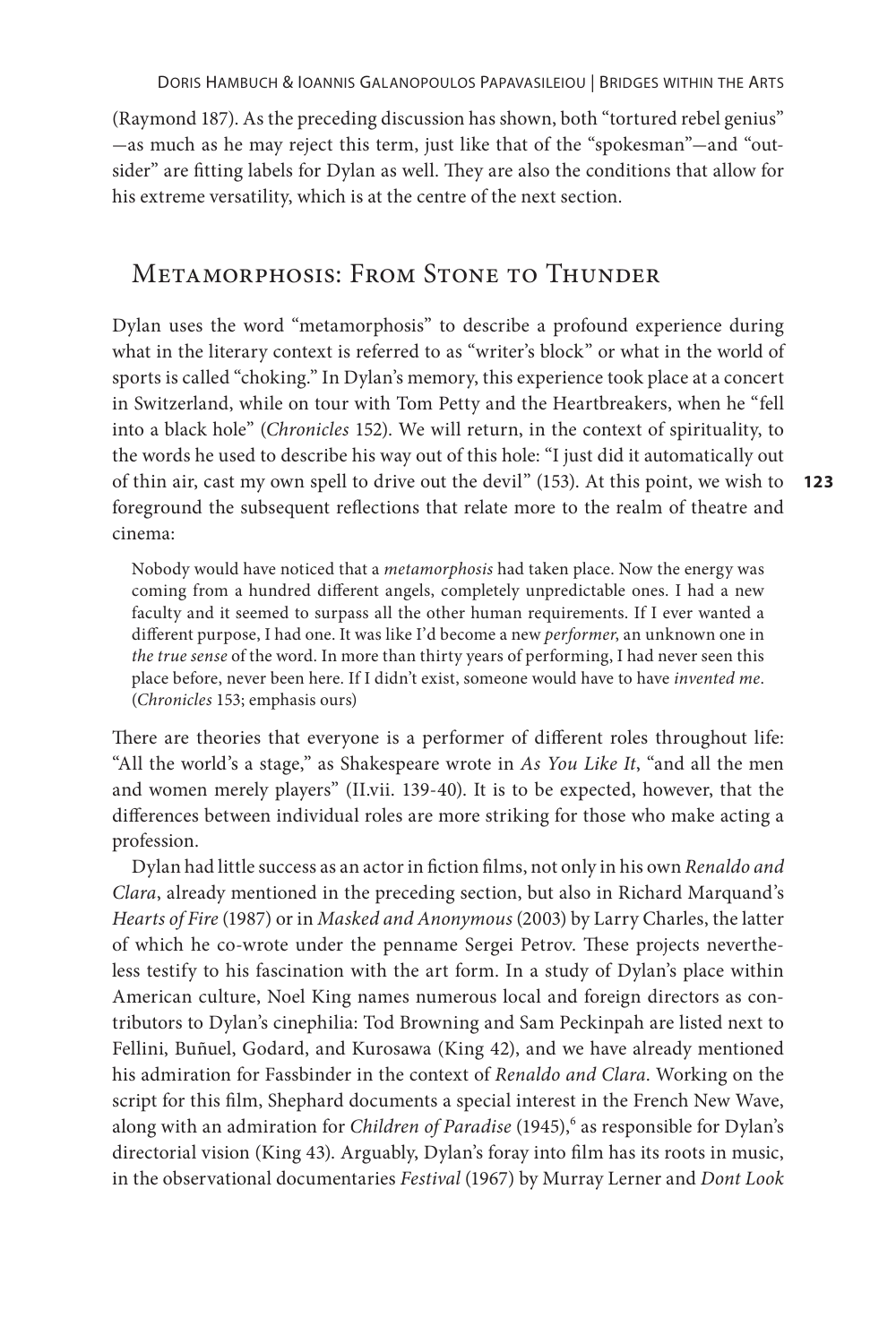*Back* (1967) by D.A. Pennebaker, both of which are credited several times as sources in *No Direction Home*. Dylan's first performance of a fictional film character, in Sam Peckinpah's *Pat Garrett and Billy the Kid* (1973), relates to his writing of the film score.<sup>7</sup> How do these performances connect to audience reception on the one hand, and to the fact/fiction division on the other?

Filmmaking facilitates the idea of a continued, more rounded interaction with audiences beyond a performer's death. Records and albums preserve the lyrics and music, but only moving images can add the visuals of a performance. Dylan's work, as stated here repeatedly, depends on audience interaction. *The Rolling Thunder Revue* (*RTR*) reveals this fact in a conversation with violinist Scarlet Rivera's fictional driver. The anonymous driver, maybe a nod towards Scorsese's *Taxi Driver* (1978), indulges in his personal observations on the bond between stage performers and their audience based on his attendance of the previous evening's concert. Almost halfway into the film, Dylan participates in a Roma holiday celebration that coincided with his

**124**  birthday, and therefore was "like going home" (*RTR* 55:30), a creative response to the earlier film. This scene cuts to Rivera's driver musing about the vibes between musicians and their listeners at live concerts. Calling that interaction "a show all by itself," he remembers the vibes as so strong that they were almost visible, and goes as far as to define the spectacle as "love affair" (*RTR* 1:00:00). Although cinema audiences may also react to a show, they rarely reach any of the respective artists directly; such interaction remains exclusive to stage performance.

*The Rolling Thunder Revue* dwells on many different forms of theatre, and its connection to cinema, while *No Direction Home* only briefly mentions travelling circuses via archival photographs in the recreation of Midwestern culture during Dylan's childhood. *The Rolling Thunder Revue*, in contrast, opens with a silent, black-andwhite film clip that shows the disappearance and reappearance of a woman under the cover of a chair. The scene is reminiscent of George Méliès's vaudeville work, which Scorsese represented in *Hugo* (2011).<sup>8</sup> When the first half of the film title, *The Rolling Thunder Revue*, appears, the word "conjuring" is used above, and *revue* turns into "Re-Vue" (*RTR* 00:45) within seconds. After the subtitle appears on a subsequent title card, Dylan's performance of "Mr. Tambourine Man" is intercut with archival Bicentennial footage, which includes a marching band.

During the *Rolling Thunder* tour (1975-76), Dylan sported his most colourful stage presence, wearing a hat with flowers and feathers, whiteface that often thins due to sweat as a show progresses, and a flying scarf. Rivera's outfits, also in the stage foreground, likewise support an atmosphere of fantasy, a certain carnival context. Scorsese elaborates on Dylan's interest in the theatrical with images from old films involving masks, as well as with scripted references to Japanese Kabuki and Italian Commedia dell'arte. At one point, it is implied that actual masks were used during the concerts, and Dylan complains that they "didn't have enough masks on that tour" (*RTR* 32:16), a complaint topped with wisdom on the fact/fiction division: "When someone is wearing a mask, he's gonna tell you the truth" (*RTR* 32:24). To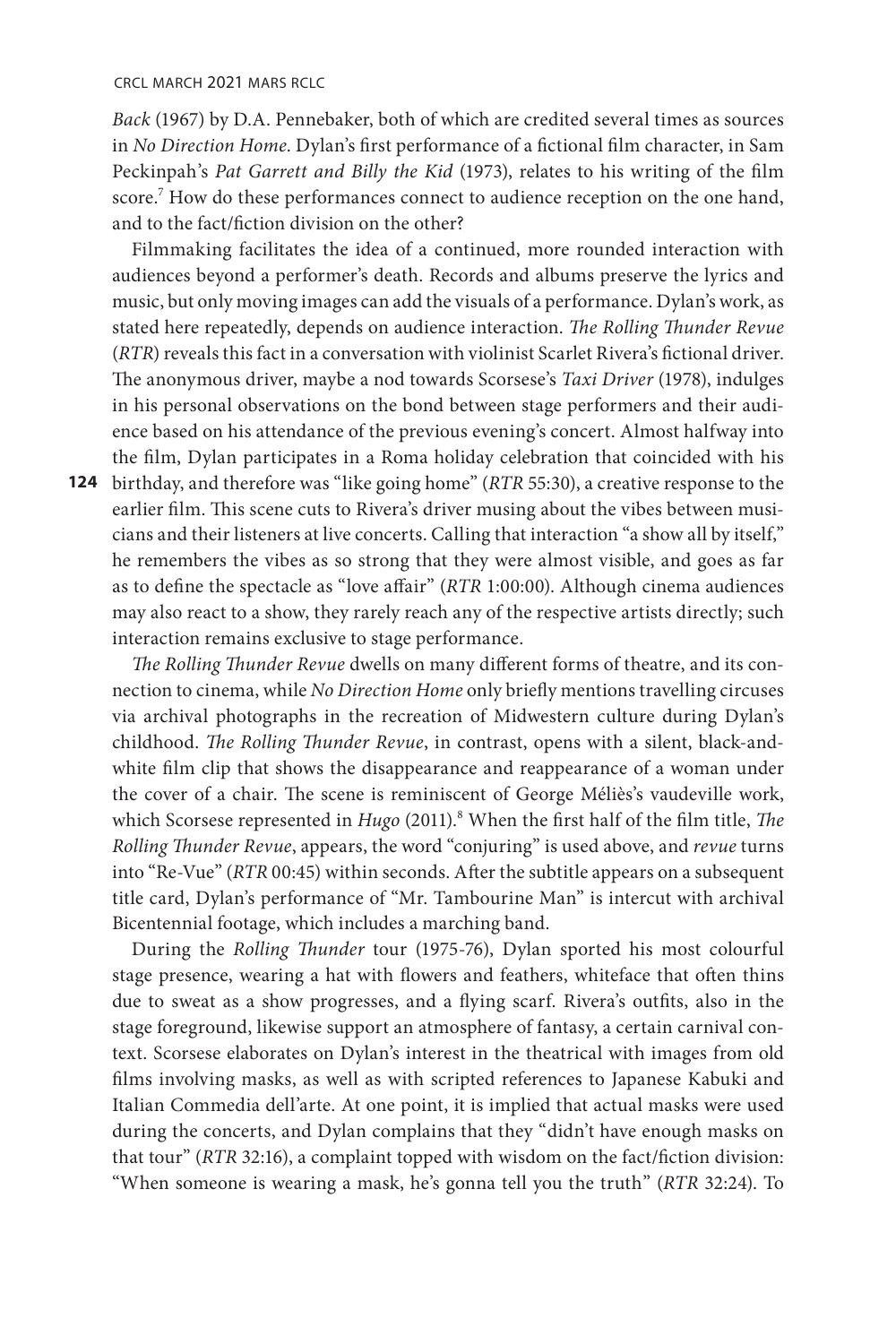the initiated, this is one of the many tongue-in-cheek remarks that turn the entire extravaganza into a comedic, often satiric reply to the tragic *No Direction Home*. While the latter ends by exposing a vulnerable, disoriented artist about to suffer a major accident, the new film picks up a decade later and highlights the artist's ongoing live performances with precise tour dates during the end credits. $9$ 

The corpus of texts for *No Direction Home*, featured in the PBS *American Masters*  series, includes biography, American history, cultural heritage, history of folk music, and literature. *The Rolling Thunder Revue* adds to this fictional interviewees and digitally invented footage, thus erasing any claim to historicity. Michael Meneghetti writes that even in Scorsese's early work with documentaries,

the traditional problems of historiography (weighing evidence, examining traces, determining the truth of events, etc.) […] have in effect been replaced by an ethnographic experiment: 'the emotions', closely observed by the filmmaker and camera, function in this account as intermediaries to the historical past. (204)

This statement supports Scorsese's remarks about Dylan's facial expressions discussed in the preceding section. The reliance on expressed emotions is based, in the spirit of romanticism, on the belief that it is impossible to represent reality without bias. Documentary theory has long debated to what extent it is ethical to make certain scenes or individuals subjects of films (Nichols 157). This debate reveals manipulation on the director's part; furthermore, there is the question of authenticity altered by the presence of the film crew on the subject's part. Scorsese refers to this dilemma in the interview with Donato:

You can be easily deceived when you're making a documentary, because many people find it very easy to "play" reality, or realism, for the camera. They adopt a kind of documentary personality. This happens more and more, because people are much more comfortable in front of cameras now than they were 40 years ago, and it's easier for them to develop tricks, defenses. But it's those moments where the defenses are down, where they get so comfortable that they really let themselves show, that are so precious. (Donato 203)

The choice of the word "defenses" exposes the filming process as intrusive. Yet, as Scorsese observes, the embrace of such intrusion has increased steadily, and more so with the rise of social media. Another keyword here is "comfortable." While social media aficionados tend to be comfortable with themselves-or, at least, with their altered selves-as both subject and director, Scorsese speaks of comfort between a subject and a professional crew. One might speculate that this latter relationship corresponds more to that between an audience and live performers.

Expectations on both sides of the creative process would then play a crucial role for the outcome of a collaboration. As Meneghetti ventures, "the possibility of imposture" is more of a threat to someone working in "direct cinema," often compared to the tradition of Rouchian *cinéma vérité*.<sup>10</sup> Pennebaker's *Dont Look Back* (1967), as it were, with "Dylan's notorious evasiveness and dissembling" (Meneghetti 207)

**125**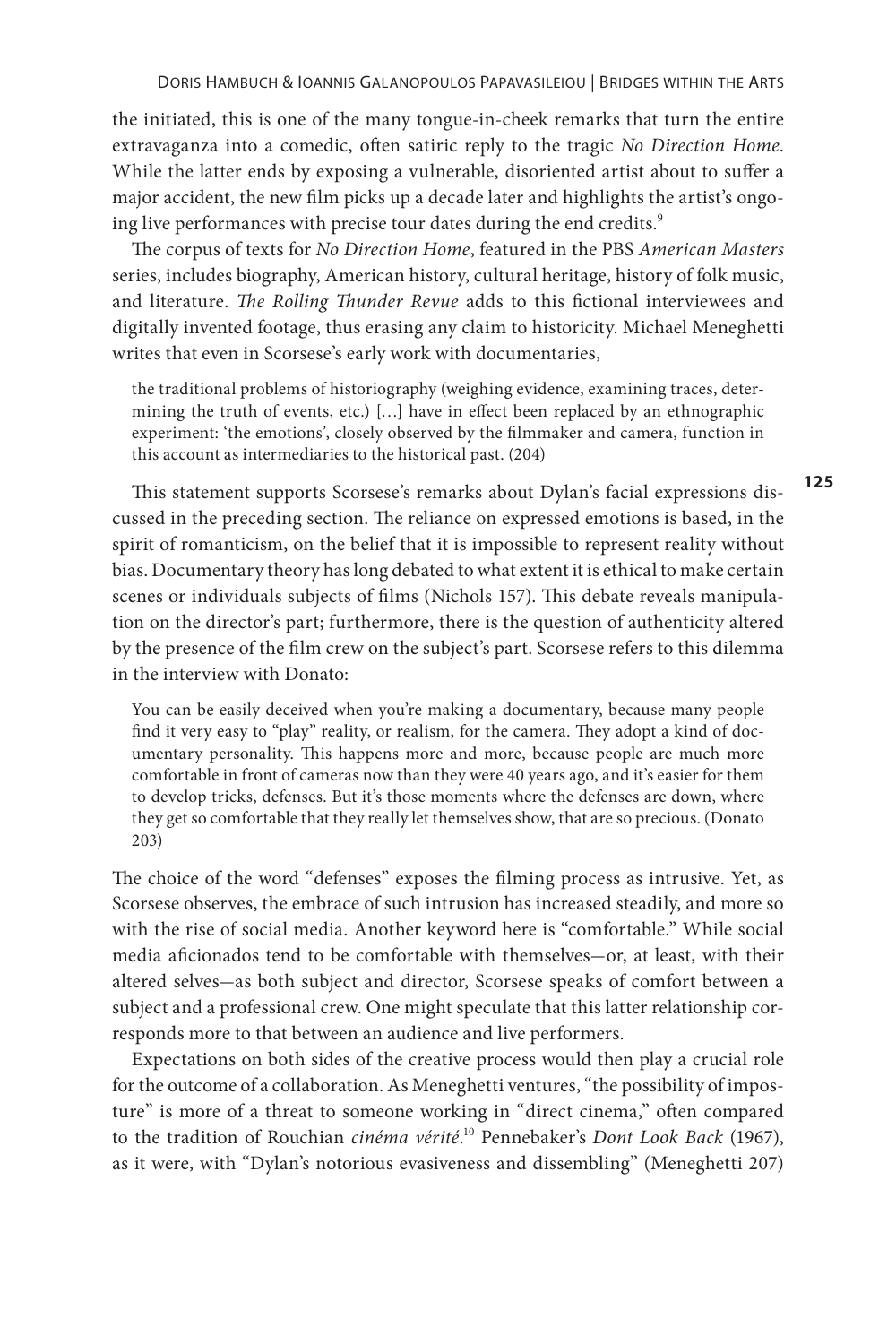crcl march 2021 mars rclc

would support Yaffe's claim that at this time, Dylan did not love the camera back. Pennebaker's comment for *No Direction Home*, however, explains the discomfort as genre-related: "He saw that he had re-invented himself as the actor within this movie. And then it was ok" (*NDH*, part 2, 37:37). The title of Dylan's directorial debut (1972), in collaboration with Pennebaker and Howard Alk, further cements the former's skepticism towards the documentation of facts. Pennebaker laments the development of this project in an interview with Frank Verano, in which he speculates that *Eat the Document* was "sort of making a joke out of the idea of 'the document'-that 'the document' was not really as important as I had tried to make it in the first film" (Verano 254).

A documentation that follows the mandate of realism and that attempts to take things seriously would get in the way of the spontaneous and playful kind of creativity that turns an interaction between stage performers and their audience into a "love affair." Such rigid approaches to realism also run counter to a certain freedom

**126**  of interpretation: "A folk song might vary in meaning," Dylan writes in *Chronicles,*  "and it might not appear the same from one moment to the next. It depends on who's playing and who's listening" (*Chronicles* 71). We argue that it is this attitude that enables and provokes the fascination with film. While the magic of the live spectacle depends on the stage performance, film is the best possible way to preserve at least some of this magic and allow future audiences their own interpretations. It is also the best medium to capture the transformations of a "shape changer"<sup>11</sup> such as Dylan. Scorsese, for one, has "liked [Dylan's] presence in all different incarnations he's had over the years" (*Schickel* 6005 Kindle). Incarnations in question might, symbolically speaking, range from a stone that gathers no moss to a cloud that is flying high. Whether the latter's sense of levitation is chemically or spiritually induced is at the centre of the following section.

## *The Rolling Thunder Revue* (2019): Not a DOCUMENTARY

In his report on the pre-premiere of *No Direction Home* at the thirty-fourth Telluride Film Festival, Greil Marcus provides a graphic description of Dylan as he performs "Like a Rolling Stone" during the Newcastle concert in 1966. This performance works like a frame for the film, with a few shots at the very beginning and at the end, but it reoccurs throughout in stark contrast to the composed Dylan from the Rosen interview described in the first section of this article. During the Newcastle concert scene, Marcus sees the performer like "a dervish possessed by a god you do not want to meet" (Marcus 50). The Irish musician Liam Clancy, who has the honour of explaining that Dylan's name change was inspired by Dylan Thomas (*NDH*, part 1, 23:12), also uses the word "possessed" at the end of the first part of the film, when he remembers Dylan as "constantly moving" but also as able to express "what the rest of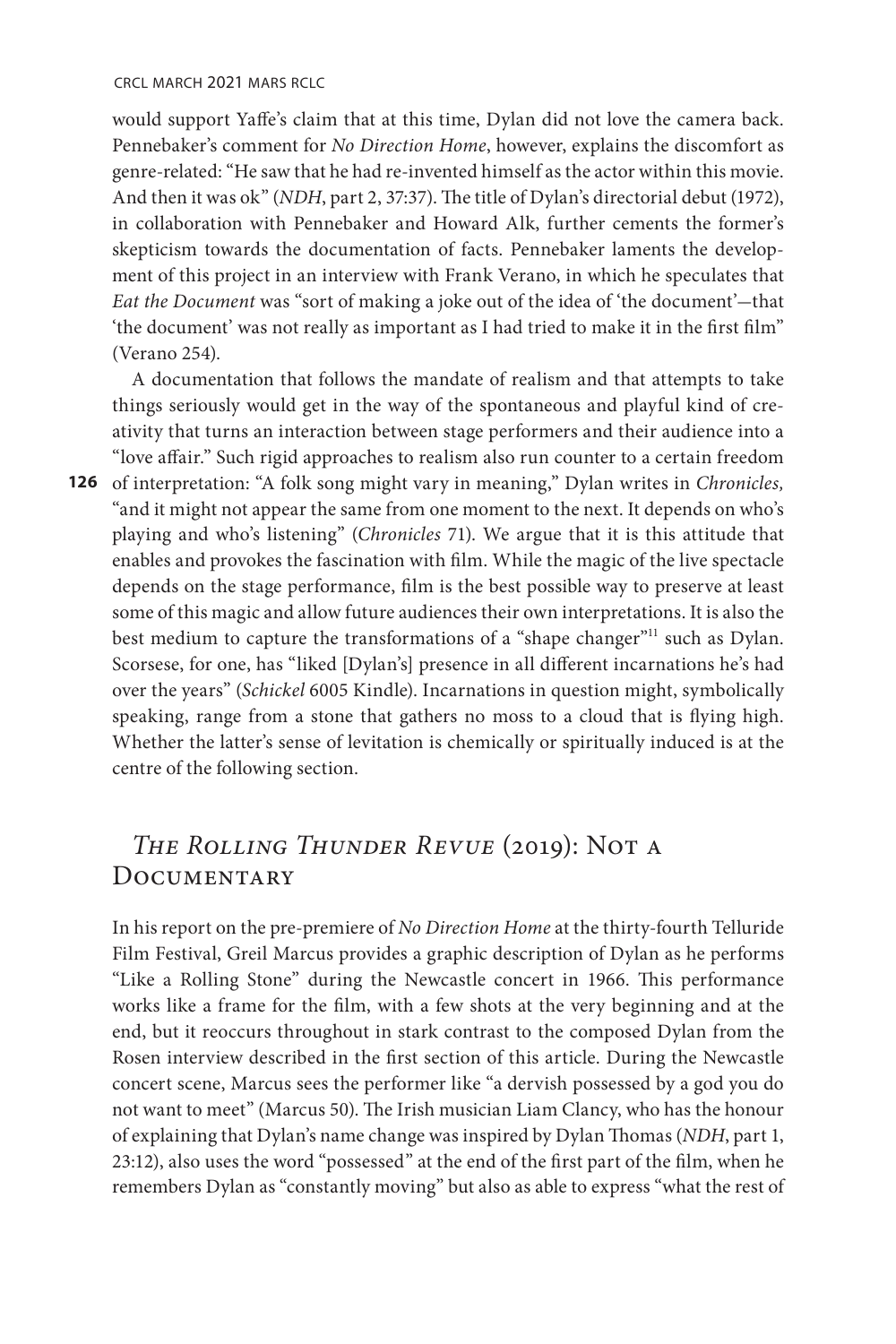us wanted to say, but couldn't say" (*NDH*, part 1, 1:50:11). The film sympathizes with an auteur's courage, but also with his arrogance to make or enact decisions at the risk of unpopularity. In *The Rolling Thunder Revue*, the fictitious filmmaker Stefan van Dorp, played by Bette Midler's husband, comedian Martin von Haselberg, exhibits traits ascribed to Dylan himself. Dylan's comment that van Dorp "was trying to make enemies where there weren't any. And he was successful at that" (*RTR* 1:17:18) presents an ability to laugh about oneself, which is important to remember for the discussion of links between ridicule and offence.

Towards the end of the second part of *No Direction Home*, record producer Bob Johnston makes his belief clear that the film's subject could not be held responsible for his actions: "He can't help what he is doing," Johnston says; "I mean, he's got the holy spirit about him. Anybody looking at him can see that" (*NDH*, part 2, 1:04:05). According to this assessment, one would have to assume divination was responsible for Dylan's art, and the transformations could be seen as depending on the nature of respective spirits. Dylan himself supports this view, for example, in the reference to the Locarno concert mentioned in the preceding section. In the sentence quoted above, he claims to have driven out his own "devil"; a bit further, his memory is slightly more abstract: "I'd gotten a cosmic kick in the pants" (*Chronicles*  162). Scorsese selects scenes with two different poets, Allen Ginsberg in *No Direction Home* (*NDH*, part 2, 23:15) and Anne Waldman in T*he Rolling Thunder Revue* (*RTR*  1:03:00), that identify Dylan as "shaman," and he expresses his own fascination in the interview with Schickel: "It's interesting how a man like that had such influence, which disturbed him" (Schickel 5962 Kindle).

**127**

Dylan's choice of terminology at times points to the question of mental stability. Regardless of this question, at least during the phases covered by the two films studied here, a reliance on the subconscious needs to be addressed as another aspect that reoccurs in the context of transitions or reincarnations, to stay with Scorsese's term. In *No Direction Home*, Dylan's memory of his arrival in New York is accompanied by a recitation from Jack Kerouac's *Poetry for the Beat Generation*. The musician remembers relating to the idea of the "world being completely mad" (*NDH*, part 1, 19:36); he then explains how he felt as though he fit "right into that bunch" of mad people interesting to Kerouac. Of course, "mad" in this context has a wide range of meanings, including "passionate," "creative," and "determined," but also "insane" to a certain degree. In *Chronicles*, Dylan describes a phase of mental instability prior to the Locarno concert discussed in the preceding section: "There was a missing person inside myself," he writes of the anxiety over his creative slump, "and I needed to find him" (*Chronicles* 147). A few pages further, he gets more explicit about the need to revive his energy, stating "I had closed the door on my own self. I'd have to go someplace for the mentally ill and think about it" (149). As shown in the previous discussion of metamorphoses, the Locarno concert would bring the unexpected turnaround.

As opposed to, or also along with these spiritually induced changes, we need to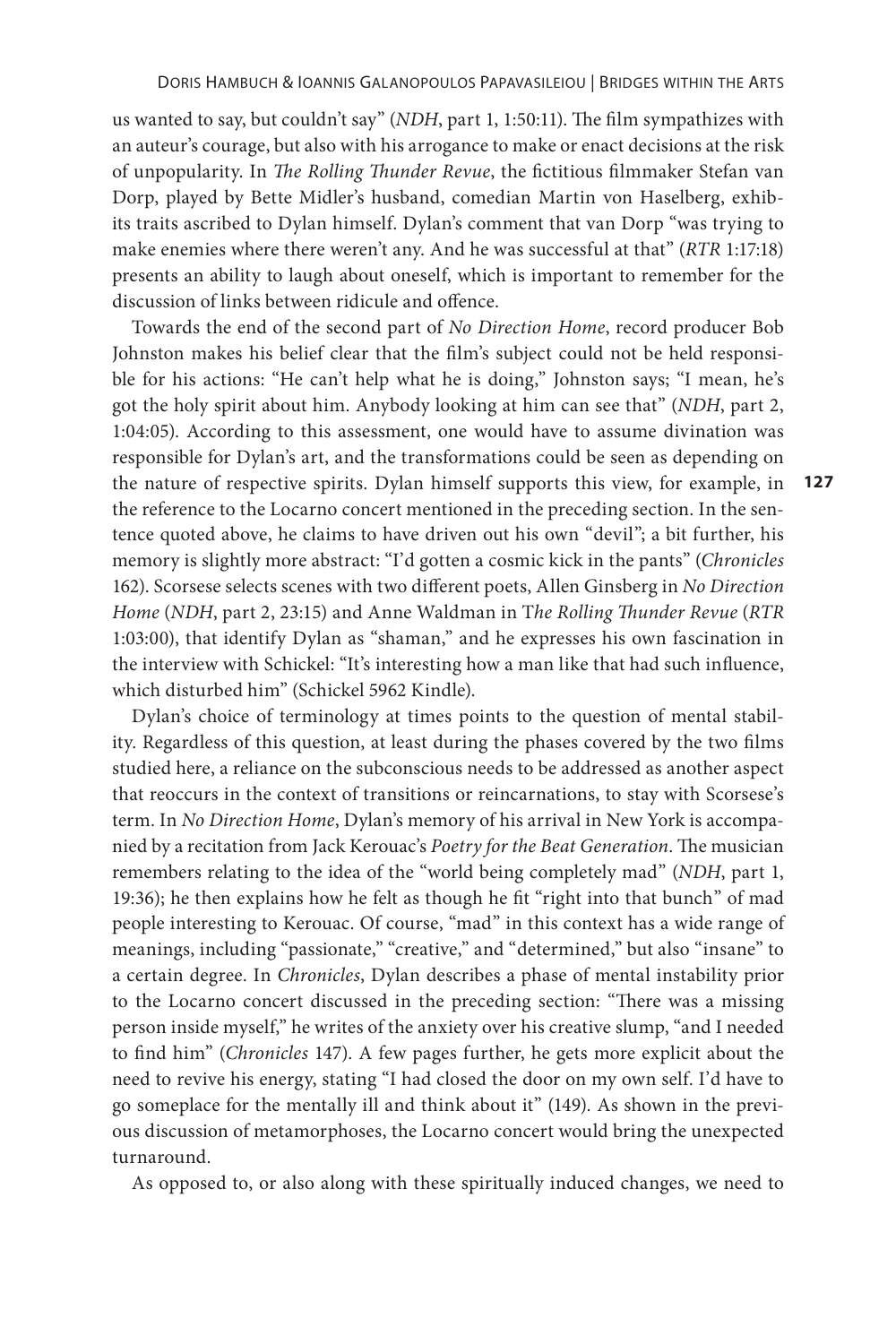draw attention to the effects of drugs: "Everybody wanted to get high with Bobby" (*NDH*, part 2, 13:25), Peter Yarrow establishes early in the second part of *No Direction Home*. Situating Dylan within a tradition of "American literary acts of self-invention" (King 37) extending from Emerson to Fitzgerald, King emphasizes the significance of drugs for postwar intellectuals and artists by pointing out the cult status of Ed Dorn's *Gunslinger* (1968). Dylan's memoir does not delve into any psychedelic experiences, but Raymond reminds readers that Scorsese's documented fondness for cocaine was "linked particularly to his irrational decision to make *The Last Waltz* before completing his studio project, [*Taxi Driver*]" (Raymond 187). *The Rolling Thunder Revue*  recalls the Beat scene's involvement with drugs via van Dorp's statement that LSD was his "drug of choice" (*RTR* 32:50). Like Coleridge's "Kubla Khan," one could easily imagine this trickster mosaic of Dylan and Scorsese's most recent collaboration as a dream-like journey into the subconscious.

**128**  *Thunder Revue: A Bob Dylan Story by Martin Scorsese*, turns the entire film into a The use of the word "conjuring" in the introduction of the film title, *The Rolling*  kind of magic trick, and Dylan supports this claim during interview scenes within the first five minutes of the film's running time. These scenes are in stark contrast to those representing "the personal voice" (Raymond 192) in *No Direction Home*. *The Rolling Thunder Revue* disregards the line-of-axis right from the start, showing the interviewee either on the right or left side of the screen, rather at random. He often appears in a medium rather than the intimate closeup shots preferred in the older Scorsese collaboration. Made up like a modern vaudeville artist, Dylan speaks haltingly, and confesses that his concept of the "revue" is "all clumsy bullshit" (*RTR*  04:35). For those still in doubt, because they may have found the film mistakenly in a documentary section, he reveals a few minutes later that "this Rolling Thunder thing" is about "nothing." Insisting that he does not remember anything about it, he adds that he "wasn't even born" when it happened (*RTR* 04:40-05:04).

King also understands Dylan's music in the context of conjuration. In reference to the musician's narration in *No Direction Home*, King mentions "his ability to *conjure up* idiosyncratic phrases that make his generic role as 'documentary testimony' as distinctive here as are his phrasings when he performs his own songs" (42; emphasis ours). The adjective "Dylanesque," ascribed to the BBC announcer of *No Direction Home*, appears as an apt neologism in particular because of its relation to "carnivalesque." Evoking Richard Poirier's theories about the "dramatization of the 'self as performer'" (41), King concludes that *No Direction Home* "deftly manipulates the received generic conventions of the documentary form, not so startlingly as *Chronicles* reworks the conventions of autobiographical writing, but getting there" (42). *The Rolling Thunder Revue* expands on such manipulation to an extent that it indeed moves itself out of the documentary category altogether. It would require extended research to distinguish facts from fantasy in this film, but the review by Barry Hertz is proof that appreciation of the movie does not depend on such research (Hertz).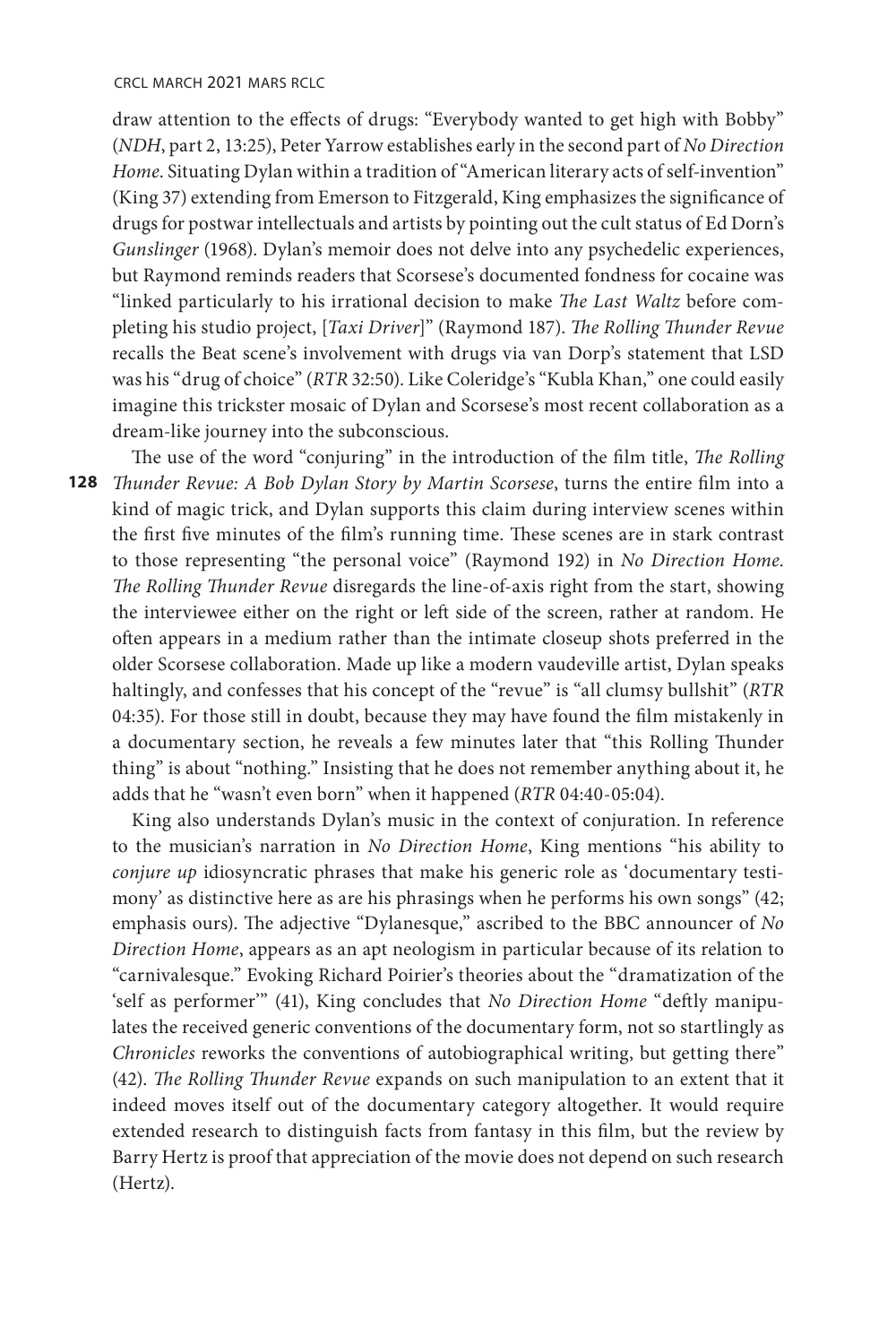The closure of the "Bob Dylan Story by Martin Scorsese" with Ginsberg's appeal to the viewers to gather their own community of performers to create their own communal story by all means represents the intention of both featured artists. A link back to ancient tradition is created with Ginsberg's identification as "The Oracle of Delphi" in the end credits. The cast, there, appears as "The Players," and lists archetypes such as "The Balladeer" (Joan Baez) and "The Minstrel" (Roger McGuinn), as well as "The Punk Poet" (Patti Smith). Rather than with the fictional name van Dorp, von Haselberg is identified as "The Filmmaker." This technique corresponds to one Dylan describes in *Chronicles*, where he claims not to remember actual names sometimes. The names he then makes up, such as "The Sorceress," "The Wrong Man," or "Big Ben," "more accurately describe" the people in question (*Chronicles* 169). Such names may further prevent anyone from taking offence because they distract from specifics and offer a certain universality. There may be viewers who object to the appearance of Chief Rolling Thunder, for example, but when he is listed as "The Medicine Man" in the end credits, his place in the film receives a different connotation. Likewise, the performance of a contemporary actor as Rubin "Hurricane" Carter may seem objectionable, but it is the actual Carter who appears among "The Players" as "The Boxer," and in the tradition of carnival, any of the pranks originate from individuals who include themselves in the ridicule. It is this sense of humour that allows to laugh about oneself, which Dylan and Scorsese share as well.

**129**

#### **CONCLUSION**

In a conversation with Greil Marcus, Don DeLillo remarks on the extraordinary fact that Dylan "has maintained the level of public interest that we've given him over forty-some-odd years" (qtd. in King 39). It has been another decade and a half since the conversation in question took place, and the public interest mentioned has arguably increased since the awarding of the Nobel Prize in Literature in 2016, and again since the release of *The Rolling Thunder Revue* in 2019, even though the "Never Ending Tour" had to be interrupted due to the coronavirus pandemic. Scorsese's career is comparable in length and impact, except that his achievements are recognized not with literary prizes, but with Academy Award nominations, and his winning in the Best Director category for *The Departed* (2007). Such fame has, of course, to do with the fact that both artists, born in the early 1940s and departing from New York as inspirational centre, have been extremely prolific and versatile.12 "Everybody has their own idea of who Bob Dylan is" (Schickel 5933 Kindle), as Scorsese points out. Such an idea depends on which albums or writings one looks at; likewise, different films by Scorsese would lead to different impressions of the filmmaker. This is not to deny that there is an underlying kind of symbolic signature. As much as themes and genres may differ, Scorsese's style remains as unique as the "Dylanesque" way of verbalization, the latter at times "hokum" and "hophead talk" (*Chronicles* 8) in the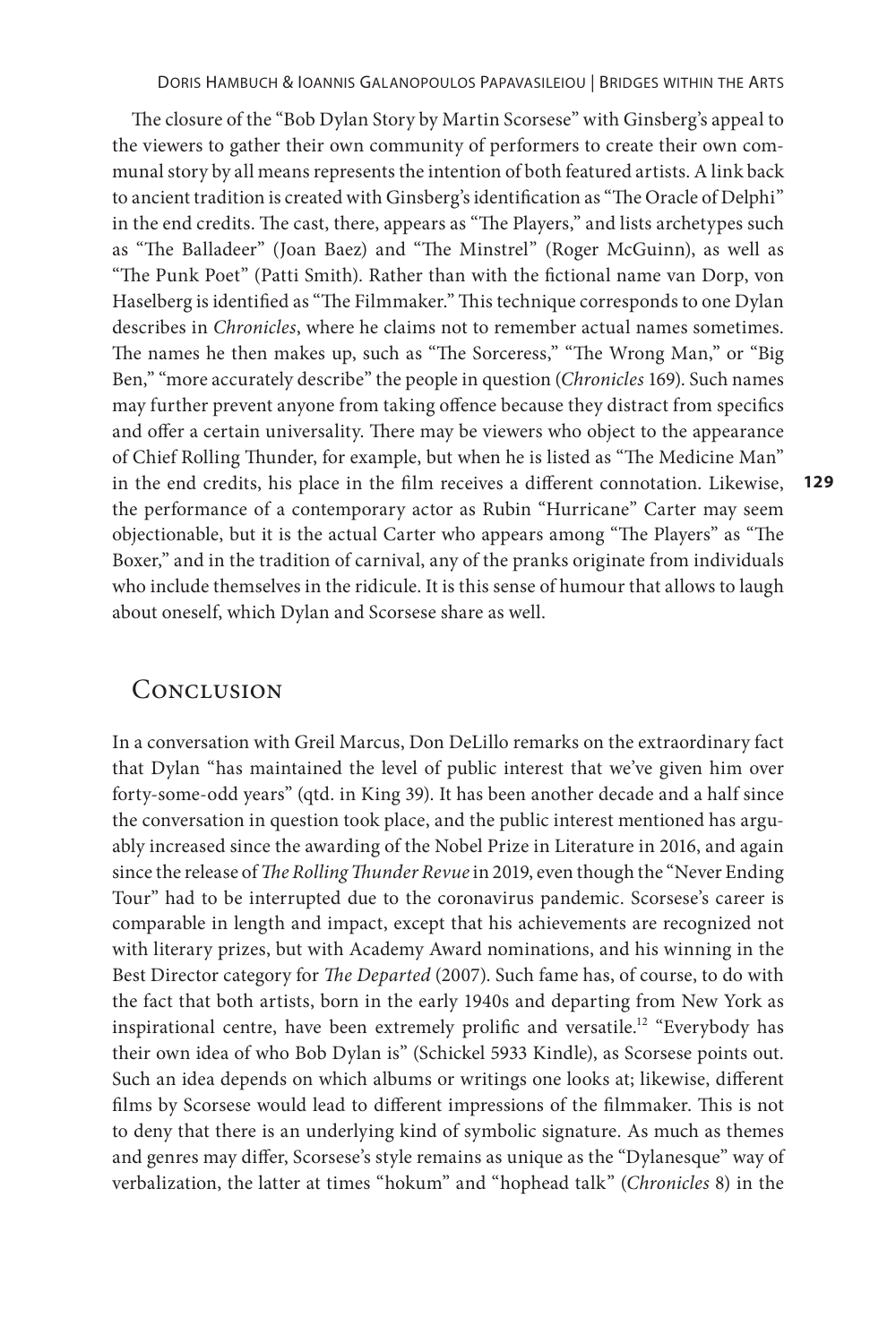artist's own terms.

**130**  motorcycle accident in the late 1960s that interrupted his live audience interaction Another of Scorsese's statements about Dylan may actually apply to the former himself: "he had to be himself wherever it was going to take him" (Schickel 6005 Kindle). Although both artists work in team-based fields of creative expression, their symbolic signatures referred to in the preceding paragraph are the result of their auteur methodologies. The implied control over specific projects is evident in form as well as content. Where dominant themes in Scorsese's work include tribalism, anti-capitalism, music, and reverence for cinema, Dylan's preoccupations range, for example, from bohemianism, to artistic abstraction, to religion in his gospel phase. Both share a fascination with the blurring of boundaries between fact and fiction. Following the legacy of romanticism, they foreground emotional and subconscious as opposed to rational realities, based on the belief that an unbiased representation of reality is impossible in the end. The selection and organization of corpus material in *No Direction Home* (2005) is crucial to the picture it paints of Dylan up to the tragic

for about eight years.

*The Rolling Thunder Revue: A Bob Dylan Story by Martin Scorsese* (2019) picks up after Dylan's eight-year abstinence from touring, recovers scenes from the largely forgotten *Renaldo and Clara* (1978) directed by Dylan himself based on footage from the *Rolling Thunder* tour of the mid-1970s, and responds to the earlier film in a comic, satiric mode that defies the classification as documentary altogether. Peter Bradshaw opens his enthusiastic review with a quotation from the present-day musician that follows his rambling about the unreliability of memories. This quotation, that "life is about creating yourself, and creating things" (*RTR* 06:24; Bradshaw), seems to underlie the artistic impulse of Dylan and Scorsese alike. Sam Shepard notes in *The Rolling Thunder Logbook* about the former that "he's made himself up from scratch. That is, from the things he had around him and inside him" (qtd. in King 37). Transformations, then, take place according to changes on either or both sides of the self. These changes include the exploration of new sources in past and present, and collaborations with fellow musicians as well as other artists. Scorsese, for his part, called *No Direction Home* "a life-saver" because he felt "creatively satisfied with that picture" (Schickel 6073 Kindle).

While the work of both Dylan and Scorsese is grounded firmly in their time and place, the United States leading up to and around the turn of the millennium, it also has a certain universal character, not least due to the fictionalization techniques. As Izzy Young defines Dylan's music, "it sounds current and old at the same time" (*NDH*, part 1, 1:17:04). Scorsese's representation of this music, in turn, will keep it alive for many future audiences. For someone who depends on having to "play for people and all the time" (*Chronicles* 16), film is the perfect way to preserve at least some of the "love-affair" (*RTR* 1:00:00) between stage performers and their listeners. It further guarantees future possibilities for new interpretations, a concern of both artists in their challenging the concept of a single truth.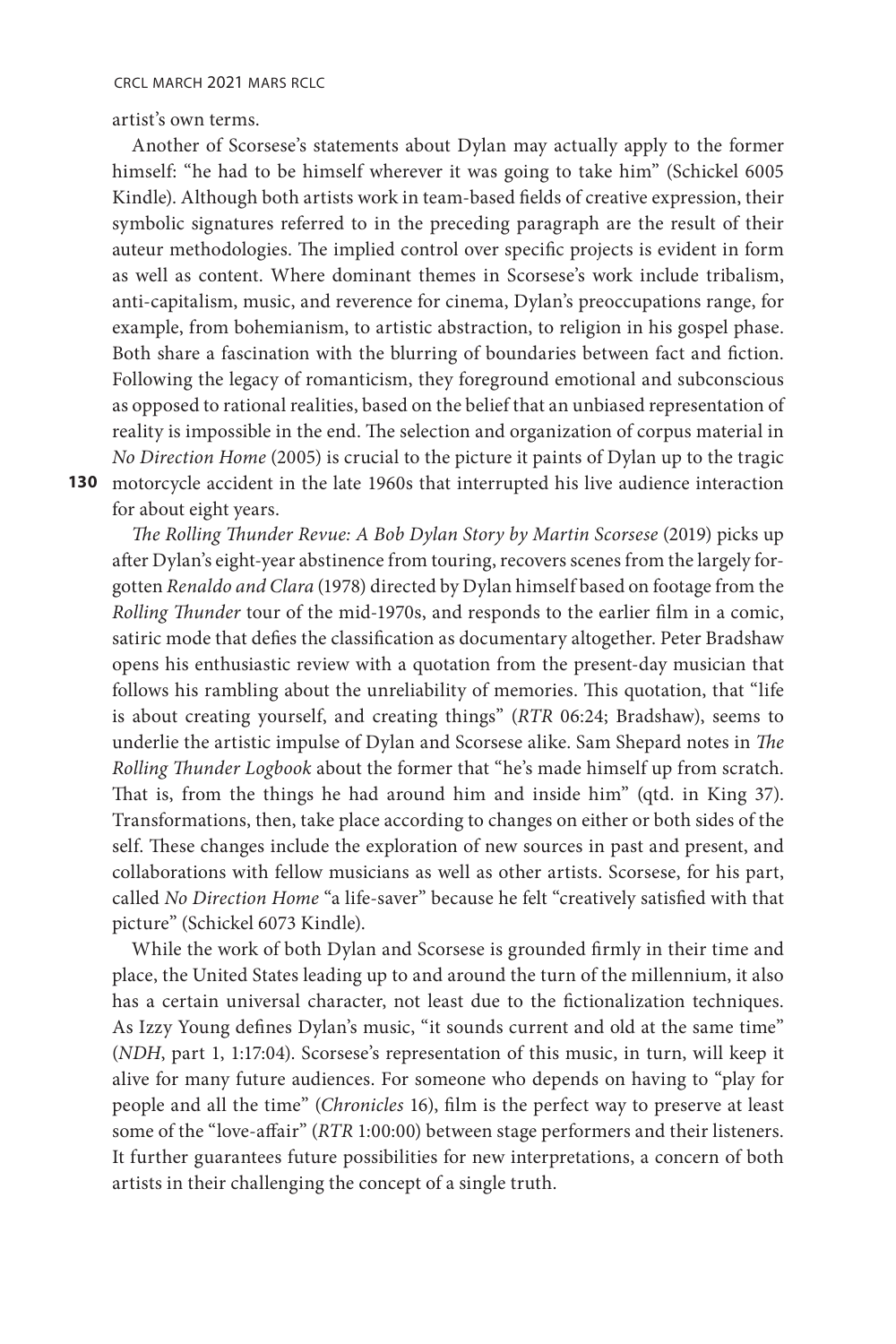### **NOTES**

- 1. For a careful literary analysis of Dylan's writing, more than a decade before the Nobel recognition, see Ricks.
- 2. Dylan's first fine art publication is *Drawn Blank* (1994).
- 3. In the interview with Donato, Scorsese recalls Dylan telling him about his fascination with Fassbinder's collective idea backstage of *The Last Waltz* (Donato 203).
- 4. It is no surprise that the film gained Don DeLillo's endorsement after the pre-premiere at Telluride (King 35-36).
- 5. Lyrics and release information of all songs are available from Dylan's website, www.bobdylan.com/ songs/rolling-stone/.
- 6. There is a small homage to this film in *The Rolling Thunder Revue* (see Bradshaw).
- 7. This score included "Knockin' on Heaven's Door," www.bobdylan.com/songs/knockin-heavens-door/.
- 8. The clip is, in fact, from *The Vanishing Lady* (1893) by Méliès (see Bradshaw).
- 9. The popular name for these ongoing live performances is the "Never Ending Tour" (see Gray).
- 10. Erik Barnouw distinguishes these two types of observational documentary differently. He writes that "the direct cinema artist aspired to invisibility; the Rouch *cinéma vérité* artist was often an avowed participant. The direct cinema artist played the role of uninvolved bystander; the *cinéma vérité* artist espoused that of provocateur" (255).
- 11. Scorsese uses this term (Schickel 5914 Kindle), in following Clancy (*NDH*).
- 12. One could also cite a certain compatibility with patriarchal capitalist structures (see e.g. Petridis).

## WORKS CITED

- Barnouw, Erik. *Documentary: A History of the Non-Fiction Film*. 1974. Oxford UP, 1981.
- Bradshaw, Peter. "*The Rolling Thunder Revue: A Bob Dylan Story by Martin Scorsese* Review-Passion on Tour." *The Guardian*, 11 June 2019, www.theguardian.com/ film/2019/jun/11/rolling-thunder-revue-a-bob-dylan-story-review-martin-scorsese. Accessed 20 Aug. 2020.
- Charles, Larry, director. *Masked and Anonymous.* BBC Films, 2003.
- Donato, Raffaele. "Docufictions: An Interview with Martin Scorsese on Documentary Film." *Film History: An International Journal*, vol. 19, no. 2, 2007, pp. 199-207.
- Dylan, Bob. *Chronicles*. Vol. 1, Simon and Schuster, 2004.
- ---. *Drawn Blank*. Random House, 1994.
- ---. "Knockin' on Heaven's Door." Ram's Horn Music, 1973, www.bobdylan.com/ songs/knockin-heavens-door/.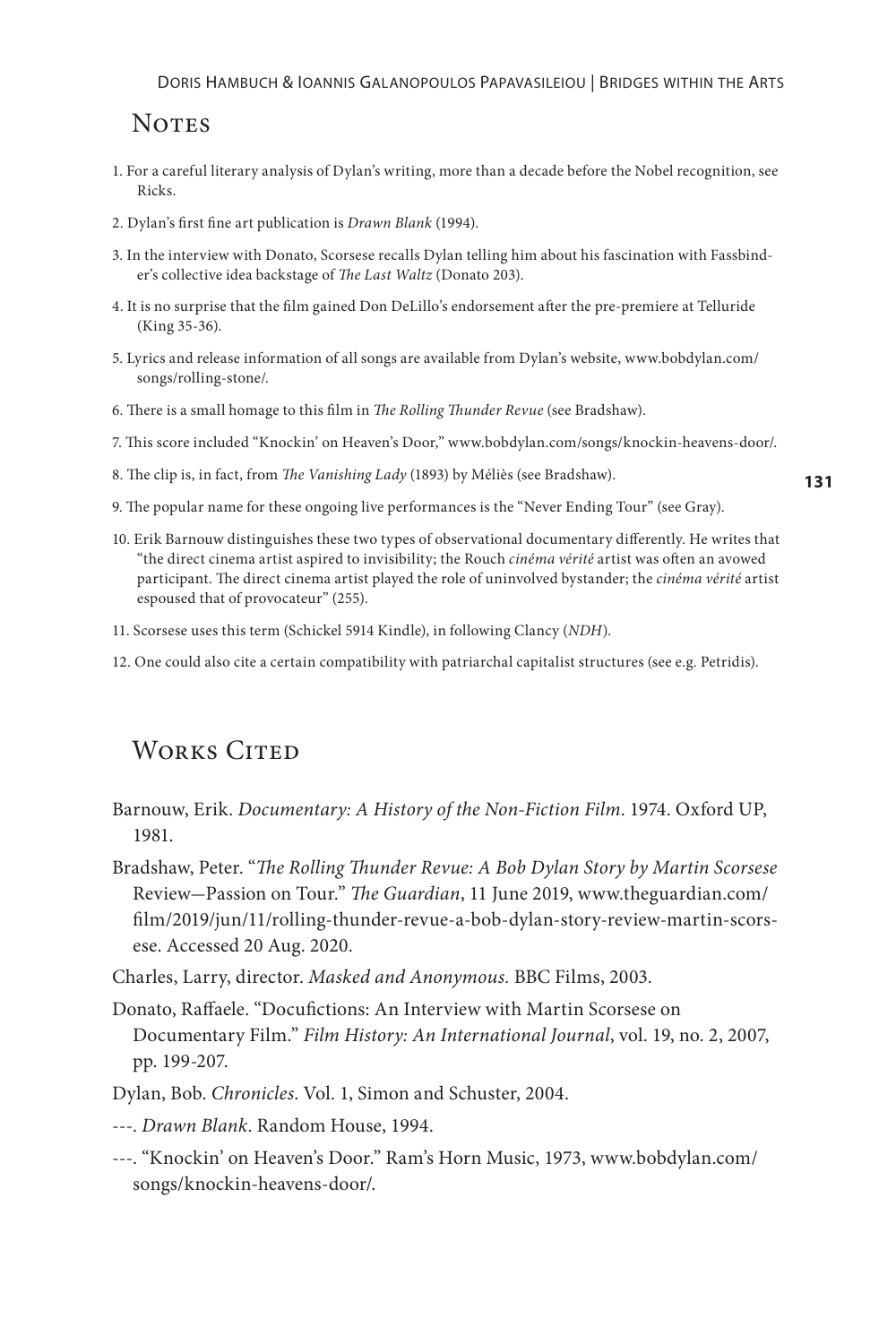- ---. "Like a Rolling Stone." Warner Bros., 1965, www.bobdylan.com/songs/ rolling-stone/.
- ---, director. *Renaldo and Clara*. Circuit Films, 1978.
- Gray, Michael. *The Bob Dylan Encyclopedia*. Continuum, 2006, archive.org/details/ bobdylanencyclop00gray/page/n773/mode/2up. Accessed 21 Aug. 2020.
- Haynes, Todd, director. *I'm Not There*. Endgame Entertainment, 2007.
- Hertz, Barry. "Netflix's *Rolling Thunder Revue: A Bob Dylan Story by Martin Scorsese* Captures Lightning in a Bottle, Even if Dylan Might Think Otherwise." *The Globe and Mail*, 13 June 2019, www.theglobeandmail.com/arts/film/reviews/ article-netflixs-rolling-thunder-revue-a-bob-dylan-story-by-martin-scorsese/. Accessed 21 Aug. 2020.
- King, Noel. "'The Entire Panorama of What America Is to Me': Dylan and the American Idiom." *Studies in Documentary Film*, vol. 1, no. 1, 2007, pp. 35-47.
- **132**  Marcus, Greil. "The World Premier of *No Direction Home*." *Studies in Documentary Film*, vol. 1, no. 1, 2007, pp. 49-52.
	- Marquand, Richard, director. *Hearts of Fire*. Phoenix Entertainment, 1987.
	- Meneghetti, Michael. "Anamnesis in Acts: Documentary Performance as Intersession in *Italianamerican* and *American Boy*." Studies in Documentary Film, vol. 9, no. 3, 2015, pp. 201-19.
	- Nichols, Bill. *Speaking Truths with Film: Evidence, Ethics, Politics in Documentary*. U of California P, 2016.
	- Peckinpah, Sam, director. *Pat Garrett and Billy the Kid*. Metro Goldwyn Mayer, 1973.
	- Petridis, Alexis. "Bob Dylan's Rights Sale All Part of His Freewheelin' Approach to Business." *The Guardian*, 7 Dec. 2020, www.theguardian.com/music/2020/ dec/07/bob-dylan-rights-sale-part-freewheelin-approach-business?CMP=Share\_ iOSApp\_Other. Accessed 8 Dec. 2020.
	- Raymond, Marc. *Hollywood's New Yorker: The Making of Martin Scorsese*. State U of New York P, 2013.
	- Ricks, Christopher. *Dylan's Visions of Sin*. Ecco, 2004.
	- Schickel, Richard. *Conversations with Scorsese*. Alfred A. Knopf, 2013 [2011].

Scorsese, Martin, director. *Hugo*. GK Films, 2011.

---. *The Last Waltz*. United Artists, 1978.

- ---. *No Direction Home: Bob Dylan*. White Horse Pictures, 2016 [2005].
- ---. *Rolling Thunder Revue: A Bob Dylan Story by Martin Scorsese*. Netflix, 2019.
- Shakespeare, William. *As You Like It*. 1601. *Project Gutenberg*, www.gutenberg.org/ cache/epub/1121/pg1121.html. Accessed 14 Aug. 2020.